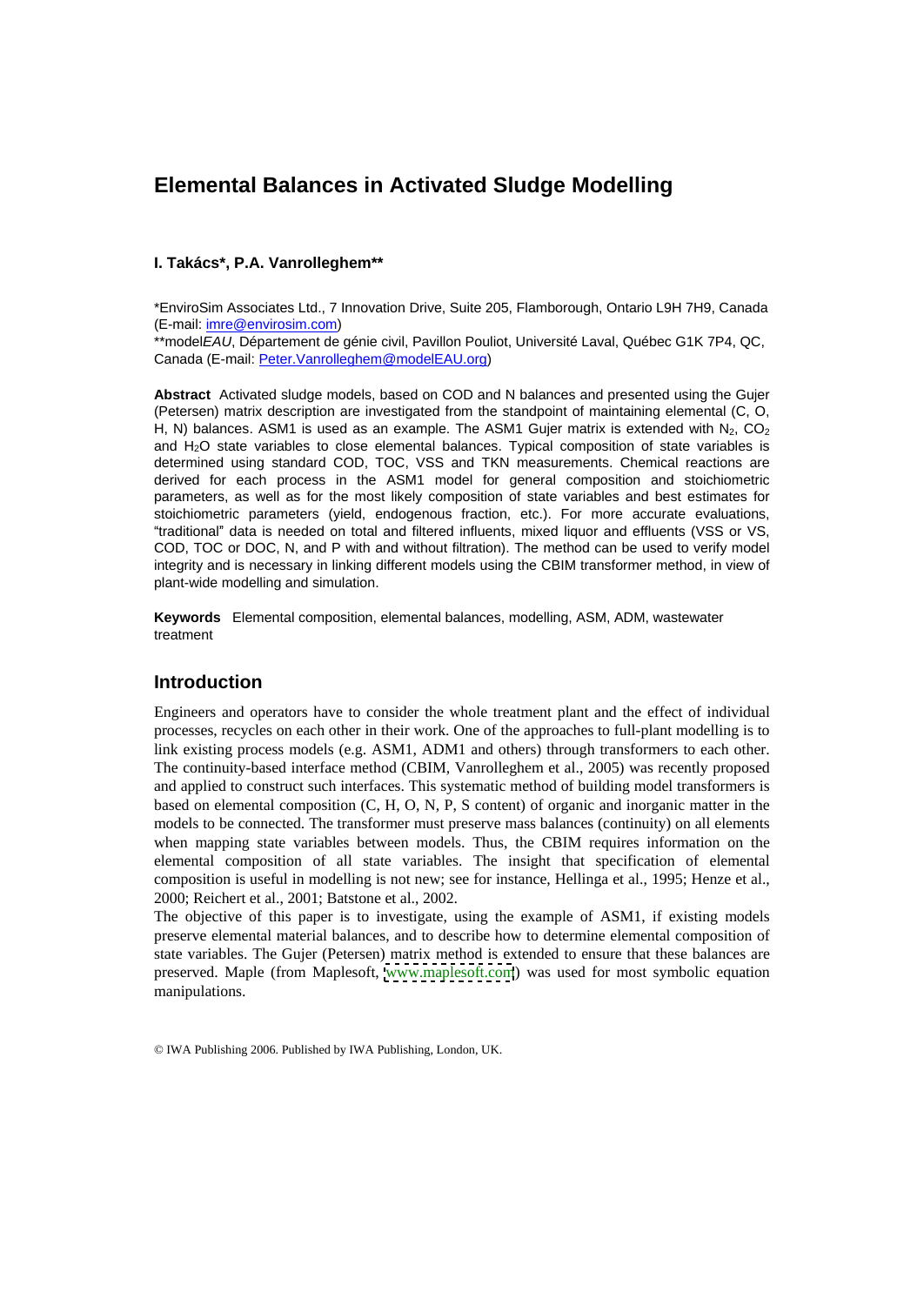### 2 Takács and Vanrolleghem

## **Do COD-based Models Preserve Elemental Balances?**

The ASMx and ADM1 models were constructed using COD and N mass balances. The models in their current form do not close the balance on C, H, O and N. Consideration of dissolved nitrogen gas,  $CO<sub>2</sub>$  and water as reaction products is necessary to close elemental balances in these models. These state variables, particularly water, as a reaction product, do not need to be calculated (integrated) in the model but are necessary to write the complete reaction of the particular process (e.g. heterotrophic growth) according to accepted chemical reaction principles. Thus, the ASM1 model matrix, which is used here as the illustrative example since it considers only COD, N and charge balances, was extended with three new columns: dissolved  $N_2$  gas  $(S_{N2}$ , gN.m<sup>-3</sup>), total CO<sub>2</sub>,  $(S_{CO2}$ , mole.m<sup>-3</sup>), and water,  $(S_{H2O}$ , mole.m<sup>-3</sup>).  $-3$  total CO ), and water,  $(S_{H2O}, \text{mole.m}^{-3})$ . ).

Charge balance is maintained in ASM1 using alkalinity as a state variable and the effect of charged reactants on it (e.g. nitrification using  $NH_4^+$  and producing  $NO_3$ ). This aspect was not ). This aspect was not included in this paper, since there is a contemporary and more accurate way of calculating the pH effects of conversion processes, through an equilibrium pH-model outside the kinetic matrix. This was introduced in the River Water Quality Model No. 1 (Reichert et al., 2001), and then adopted in ADM1 (Batstone et al., 2002) and ASM models (Takács et al., 2004; Volcke et al., 2006). The new method incorporates the effect of other processes (e.g.  $CO<sub>2</sub>$  gas transfer) on alkalinity, and does not depend on an approximate charge balance (e.g. the charge of total  $CO<sub>2</sub>$  is pH dependent, at pH=7 and typical wastewater ionic strength is 0.819). For these reasons charge balances will not be considered in this paper focussing on elemental balances. Consequently, the alkalinity state variable was not included in this analysis and all state variables will be represented in their unionized form (i.e.  $NH_3$  and  $HNO_3$ ). These state variables represent the complete mass of the compound, e.g. the sum of ammonia (NH<sub>3</sub>) and ammonium (NH<sub>4</sub><sup>+</sup>). ).

### **Determination of Elemental Composition of State Variables**

In order to present an example of elemental balancing, the elemental composition of each state variable in the extended ASM1 matrix was determined. The N, (and P and S) components in particulate organic matter can be directly measured by common analytical methods. Typical values in municipal wastewater are: N: 10-12% of VSS, P: 2-3% of VSS, S: 1% of VSS (Grady et al. 1999). To determine the C, O and H content for one particular component, three independent measurements are required, e.g. COD, VSS, TOC. For each additional element (N, P, S) we need one more analytical measurement. In an example case we would have :

 $C_{\alpha,C}H_{\alpha,H}O_{\alpha,O}N + \gamma_{O2}O_2 \rightarrow \gamma_{CO2}CO_2 + \gamma_{H2O}H_2O + NH_3$ 

Thjs equation has five unknowns, and these can be found from the following balances:

| COD/VSS ratio    | iCOD = $2\gamma_{O2}O/(\alpha_{C}C + \alpha_{H}H + \alpha_{O}O_{\alpha_{O}} + N)$ |  |
|------------------|-----------------------------------------------------------------------------------|--|
| C/VSS ratio      | $iC = \alpha_{c}C/(\alpha_{c}C + \alpha_{H}H + \alpha_{o}O_{\alpha,0} + N)$       |  |
| N/VSS ratio      | iN = N/( $\alpha_{,C} C + \alpha_{,H} H + \alpha_{,O} O_{\alpha,O} + N$ )         |  |
| Hydrogen balance | $\alpha_{\text{H}} = 2\gamma_{\text{H2O}} + 3$                                    |  |
| Oxygen balance   | $\alpha_{,O} + 2\gamma_{O2} = 2 \alpha_{,C} + \gamma_{H2O}$                       |  |

which lead, by using Maple symbolic manipulation software for ease of work, to the chemical composition deduced from simple measurements given in Table 1.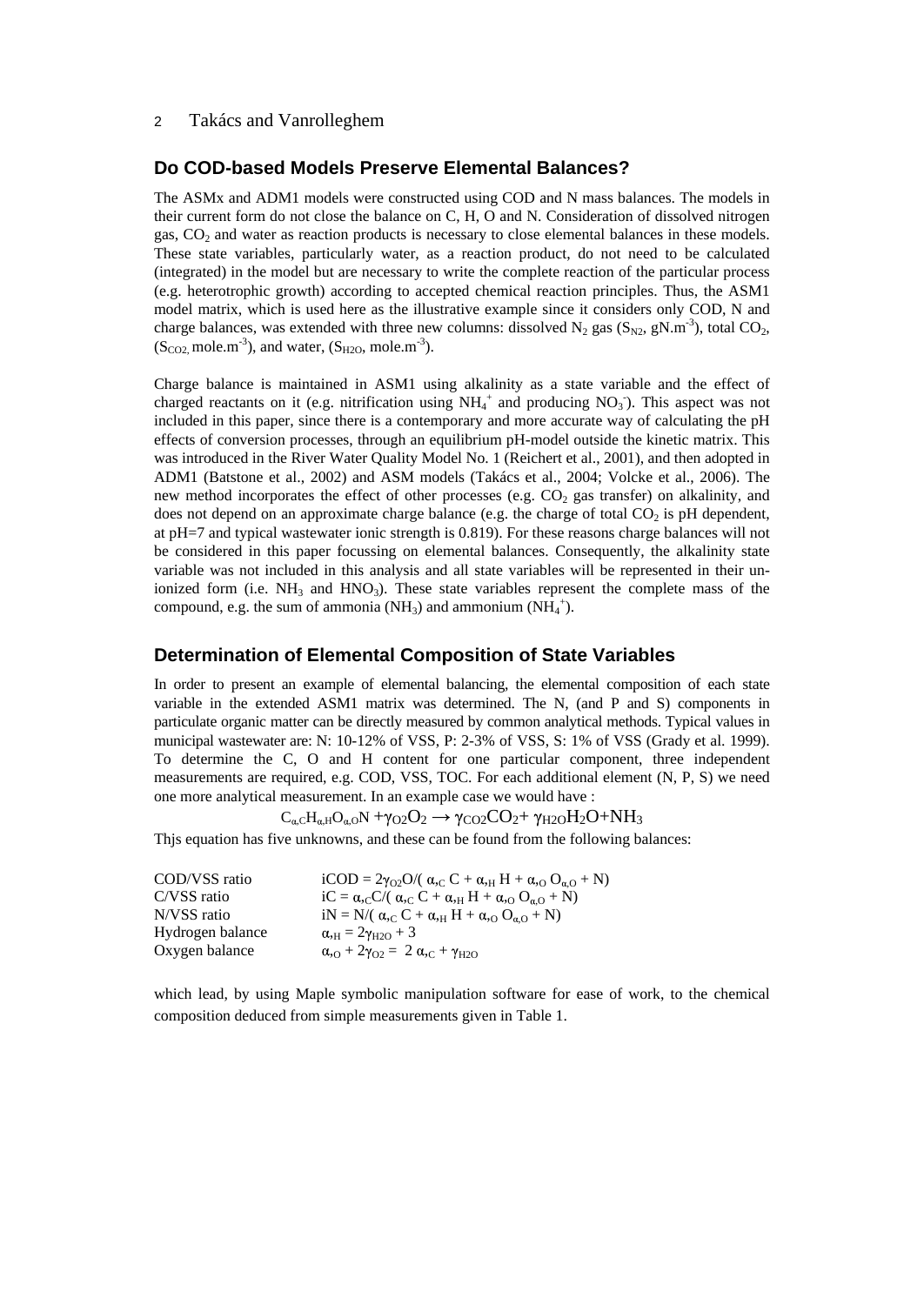

| Component considered $C_{\alpha,C}H_{\alpha,H}O_{\alpha,O}N$                                                                          |
|---------------------------------------------------------------------------------------------------------------------------------------|
| $\alpha_C = iC^*N/(iN/C)$                                                                                                             |
| $\alpha_H = (3 * C * iN * Ox + 2 * C * iCOD * N - 2 * C * iN * N + 2 * C * N - 2 * iC * N * C - 4 * iC * N * Ox) / iN/C/(2 * H + Ox)$ |
|                                                                                                                                       |
| $\alpha_{\rm N}=1$                                                                                                                    |

### **Biomass composition**

Bailey (1986) reports C and N content for several microorganisms – the average is 49.9% C in VSS, and 13.3% N in VSS. Rittman (2000) presents data for COD/VSS ratios: 1.39 gCOD/gVSS for pure and 1.33 gCOD/gVSS for mixed cultures. ASM3 (Henze et al., 2000) contains a COD/TOC ratio of 2.8. A typically used biomass composition is  $C_5H_7O_2N$  after Hoover and Porges (1952), which was subsequently used by many schools (e.g. UCT) and incorporated into almost all modern modelling literature (Henze et al 1995, Henze et al., 2000). This molecular formula, based on the reaction (assumed to occur during the COD test):

$$
C_5H_7O_2N+5O_2 = 5 CO_2 + 2 H_2O + NH_3
$$

results in the following ratios: COD/VSS=1.42, N/VSS=0.124, C/VSS=0.53, and COD/TOC=2.7. Since these are close to typically measured ratios, the  $C_5H_7O_2N$  formula is used in this paper for both heterotrophs  $(X_H)$  and autotrophs  $(X_A)$ , as well as their decay products  $(X_P)$ .  $X_P$  is usually thought to contain less N than active biomass, but in lack of precise measurements of N, TOC and COD content the same composition was accepted.

### **Substrate and inert composition**

The elemental composition of biodegradable and inert organic state variables can be deduced using the following logic. COD/VSS ratios for  $X<sub>S</sub>$  and  $X<sub>I</sub>$  state variables can be calculated from COD/VSS ratios of influent wastewater and activated sludge mixed liquor, two typical mixtures with available measurements and known composition. Table 2 shows typical compositions of influent and MLSS, from simulation assuming 500 gCOD.m<sup>-3</sup> and 60% particulates in the influent at 8 d SRT.

**Table 2. State variables** 

| <b>State</b>          | Unit              | Influent | <b>MLSS</b> |
|-----------------------|-------------------|----------|-------------|
| $X_{\rm H}+X_{\rm E}$ | $g$ COD. $m^{-3}$ | 15       | 1722        |
|                       | $g$ COD. $m^{-3}$ | 65       | 891         |
|                       | $g$ COD. $m^{-3}$ | 220      | 88          |

#### Table 3. COD/VSS ratios for  $X_I$  and  $X_S$ and  $X_S$

| in influent and MLSS                                      | Measured                                   |             | Assumed        |                          | Calculated |
|-----------------------------------------------------------|--------------------------------------------|-------------|----------------|--------------------------|------------|
|                                                           | Influent                                   | <b>MLSS</b> | <b>Biomass</b> | Inert                    | Substrate  |
| <b>MLSS</b><br>Unit<br>Influent<br>State                  |                                            |             |                | $(X_I)$                  | $(X_S)$    |
| $\rm gCOD.m^{-3}$<br>1722<br>$X_H + X_E$ gCOI<br><b>L</b> | 1.6                                        | 1.48        | 1.42           | 158<br>$\cdot\cdot\cdot$ | 1.62       |
| $g$ COD. $m^{-3}$<br>- -<br>891<br>-65                    | 1.8                                        | 1.48        | 1.42           | 1.55                     | 1.90       |
| $g$ COD. $m^{-3}$<br>220<br>88<br>$\sim$ $\sim$           | 2.0                                        | 1.48        | 1.42           | 1.53                     | 2.18       |
|                                                           | $\bigcap$<br>$\mathcal{L}$ . $\mathcal{L}$ | 1.48        | 1.42           | 150<br>$\cdots$          | 2.46       |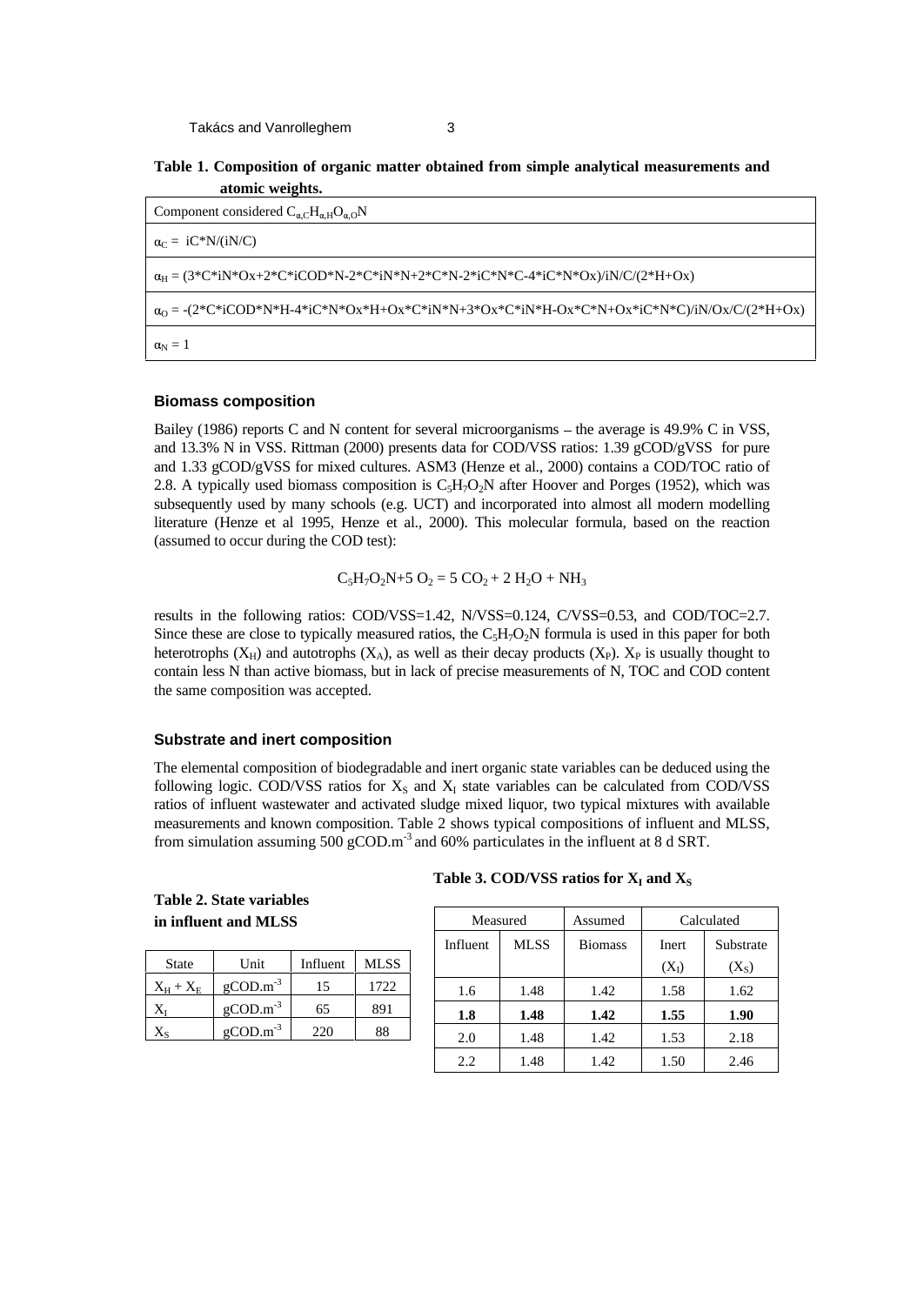The calculation method is based on measured influent and MLSS COD/VSS ratios, assuming that they are a combination of the COD/VSS ratios of the three types of components present (two equations). The biomass and decay product COD/VSS ratio are assumed as fixed at 1.42, and the two unknowns are the COD/VSS ratios for  $X_1$  and  $X_5$ . In Table 3, a series of COD/VSS ratios have been calculated for the two state variables, from increasing measured influent COD/VSS ratios.

From a practical modeling standpoint, this result seems to point to a) a relatively stable influent inert COD/VSS ratio, and b) a very sensitive COD/VSS ratio for substrates, depending likely on the composition of the sewage (protein/lipid/carbohydrate fractions) This may to a large extent explain the variability found in influent COD/VSS ratios, and points to the usefulness of a more fundamental modelling approach that includes several types of biodegradable organic material, similar to ADM1 (Batstone et al., 2002). Table 4 contains composition data for several typical influent organic materials.

| Component                           | Formula                                                   | Reaction                                                                                           | COD/VSS | C/VSS |
|-------------------------------------|-----------------------------------------------------------|----------------------------------------------------------------------------------------------------|---------|-------|
| Lipids/fatty acids<br>$(n \sim 14)$ | $CH_3$ - nCH <sub>2</sub><br><b>COOH</b>                  | $CH_3 nCH_2 COOH +$<br>$(1.5n+2)*O2 = (n+2)*CO2 +$<br>$(n+2)*H2O$                                  | 2.87    | 0.87  |
| Mixture of amino<br>acids           | Varies, average Varies<br>length is taken<br>as 4 carbons |                                                                                                    | 1.84    | 0.63  |
| <b>Biomass</b>                      | $C_5H_7O_2N$                                              | $C_5H_7O_2N+5O_2 =$<br>$5CO_2 + 2H_2O + NH_3$                                                      | 1.42    | 0.53  |
| Proteins                            | $C_{3.5}H_{7.06}O_{1.75}N$                                | $\begin{array}{c}\nC_{3.5}H_{7.06}O_{1.75}N + 3.64O_2 = \\ 3.5CO_2 + 2.03H_2O + NH_3\n\end{array}$ | 1.28    | 0.46  |
| Carbohydrates                       | CH <sub>2</sub> O                                         | $CH_2O+O_2=CO_2+H_2O$                                                                              | 1.07    | 0.47  |

**Table 4 Composition of typical influent organic substances**

For the purpose of this paper, for a "typical" influent with a COD/VSS ratio of 1.8, the following state variable COD/VSS ratios were selected: 1.55 for inert  $X<sub>I</sub>$  and 1.9 for substrate  $X<sub>S</sub>$ . Carbon contents were used from Henze et al.  $(2000)$  as 2.8 COD/TOC ratio for  $X_I$  and 3.2 COD/TOC ratio for  $X_S$ . Based on the calculation of these combined COD/VSS and COD/TOC ratios from  $X_I$  and  $X<sub>S</sub>$  elemental compositions, and the oxygen and hydrogen balance equations in the C<sub>oC</sub>H<sub>oH</sub>O +  $\gamma_{O2}O_2 = \alpha_C CO_2 + \gamma_{H2O}H_2O$  reaction, four equations can be expressed for the four unknowns ( $\alpha_C$ ,  $\alpha_H$ ,  $\gamma_{O2}$ ,  $\gamma_{H2O}$ ), and thus the composition can be calculated. The resulting composition is shown in Table 5. In lack of filtered DOC/VS data, readily biodegradable substrate and soluble inert organics were assigned the same composition as their particulate counterparts. Organic nitrogen forms must be allocated the composition of NH3, since all associated carbon and COD is accounted for in the relevant organic state variables.

© IWA Publishing 2006. Published by IWA Publishing, London, UK.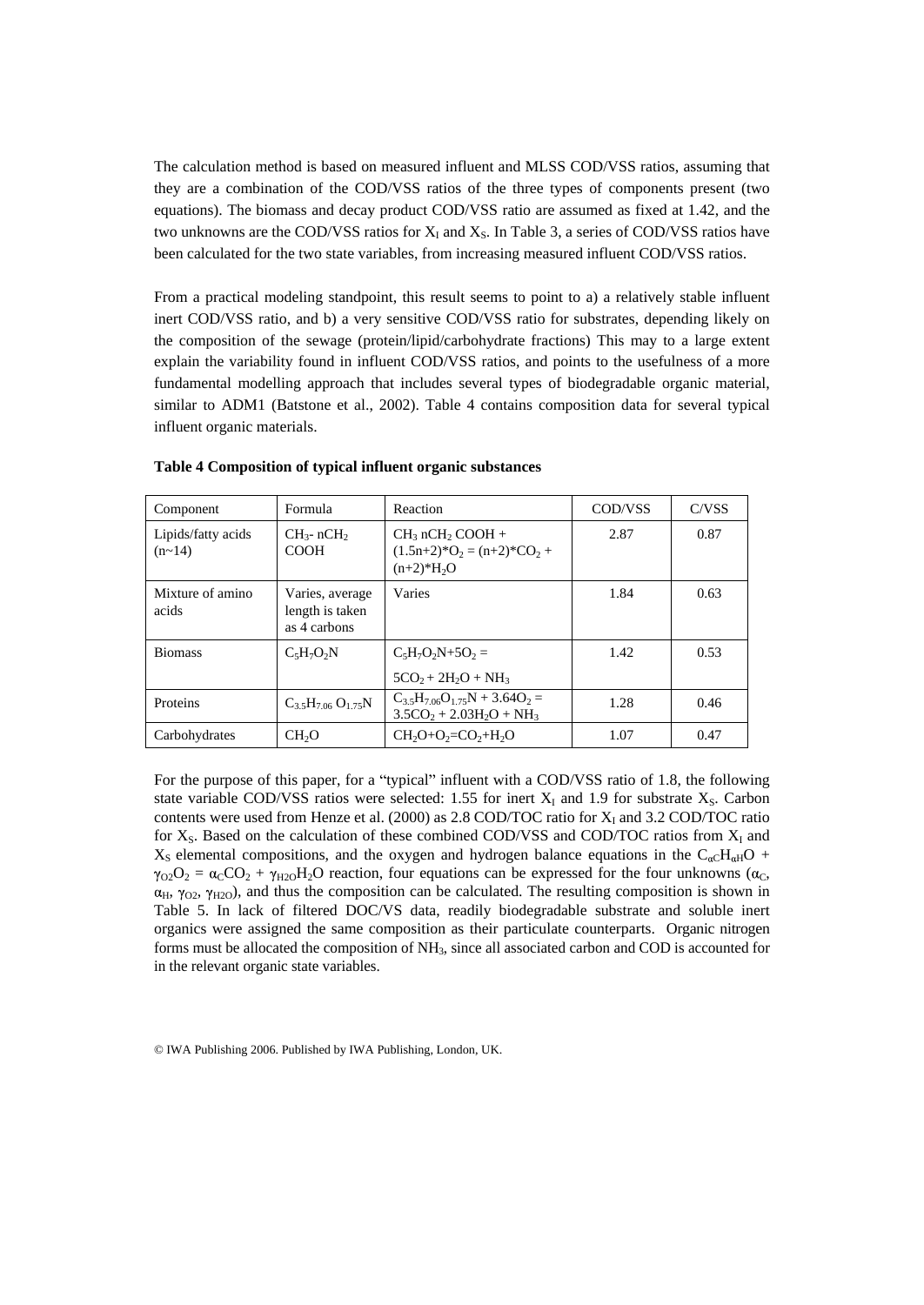| State variable            | Unit                   |                          | Molar composition   Mass fraction of elements       |
|---------------------------|------------------------|--------------------------|-----------------------------------------------------|
|                           | $g$ COD/m <sup>3</sup> | $C_{1.90}H_{2.39}O$      | $C=0.553$ ; H=0.058; O=0.388;                       |
|                           | $g$ COD/m <sup>3</sup> | $\rm{C_{2.43}H_{3.96}O}$ | $C=0.594$ ; H=0.081; O=0.325;                       |
|                           | $g$ COD/m <sup>3</sup> | $C_{1.90}H_{2.39}O$      | $C=0.553$ ; H=0.058; O=0.388;                       |
| $\Lambda_{\rm S}$         | $g$ COD/m <sup>3</sup> | $C_{2.43}H_{3.96}O$      | $\vert$ C=0.594; H=0.081; O=0.325;                  |
| $\Lambda_{\rm H}$         | $g$ COD/m <sup>3</sup> | $C_5H_7O_2N$             | $\vert$ C=0.531; H=0.062; O=0.283; N=0.124; $\vert$ |
| $\mathbf{A}_{\mathbf{A}}$ | $g$ COD/m <sup>3</sup> | $C_5H_7O_2N$             | $C=0.531$ ; H=0.062; O=0.283; N=0.124;              |
| $\mathbf{A}_{\rm E}$      | $g$ COD/m <sup>3</sup> | $C_5H_7O_2N$             | $C=0.531$ ; H=0.062; O=0.283; N=0.124;              |
| $\mathbf{a}_0$            | $gO2/m^3$              |                          | $O=1.00;$                                           |
| $S_{NO}$                  | $gN/m^3$               | HNO <sub>3</sub>         | $H=0.016$ ; N=0.222; O=0.762;                       |
| $S_{NH}$                  | $gN/m^3$               | NH.                      | $H=0.176; N=0.824;$                                 |
| $S_{ND}$                  | g $N/m^3$              |                          | $H=0.176; N=0.824$                                  |
| $\rm X_{ND}$              | $gN/m^3$               | NH <sub>3</sub>          | $H=0.176; N=0.824$                                  |

**Table 5. Composition of state variables in ASM1 used in this study**

Note: Atomic weights used are: C = 12.011, H = 1.0079, O = 15.9994 and N = 14.007

# **Extended Gujer matrix**

It is proposed that the Gujer (Petersen) matrix be extended with the necessary state variables ( $N_2$ ,  $CO_2$ ,  $H_2O$  and others for more detailed models) to allow the continuity check on conservation of elements. Table 6 contains the extended ASM1 stoichiometry matrix. Stoichiometric constants and their values are listed in Table 7.

|        | Process $S_I$ $S_S$ $X_I$ $X_S$ $X_H$ $X_A$ $X_P$ |                   |            | $\mathbf{p}_0$                | $S_{NO}$                                                                                                                                                                                                                                                                                                            | $S_{NH}$ $S_{ND}$                                                                                                                                                                                                                    | $X_{\rm ND}$              | $S_{N2}$ $S_{CO2}$ $S_{H2O}$                                                                                                                                                           |                           |
|--------|---------------------------------------------------|-------------------|------------|-------------------------------|---------------------------------------------------------------------------------------------------------------------------------------------------------------------------------------------------------------------------------------------------------------------------------------------------------------------|--------------------------------------------------------------------------------------------------------------------------------------------------------------------------------------------------------------------------------------|---------------------------|----------------------------------------------------------------------------------------------------------------------------------------------------------------------------------------|---------------------------|
|        |                                                   | $g$ COD. $m^{-3}$ |            | $gO2.m-3$                     |                                                                                                                                                                                                                                                                                                                     | $gN.m^{-3}$                                                                                                                                                                                                                          |                           | mole. $m^{-3}$                                                                                                                                                                         |                           |
|        |                                                   |                   |            | —— <u>"</u>                   |                                                                                                                                                                                                                                                                                                                     |                                                                                                                                                                                                                                      |                           | $\frac{\gamma_{CO_{2,1}}}{160}$ $\frac{\gamma_{H_{2O,1}}}{160}$<br><u> La Carlo de Carlo de Carlo de Carlo de Carlo de Carlo de Carlo de Carlo de Carlo de Carlo de Carlo de Carlo</u> |                           |
|        |                                                   |                   |            |                               | $2.86Y_H$                                                                                                                                                                                                                                                                                                           | $-UVI$                                                                                                                                                                                                                               |                           | $\frac{1-Y_H}{2.86Y_H}$ $\frac{\gamma_{CO2,2}}{160}$ $\frac{\gamma_{H2O,2}}{160}$<br>the contract of the contract of                                                                   |                           |
|        |                                                   |                   |            | $4.57 - Y$ .<br>$\frac{m}{4}$ | $\frac{1}{2}$ $\frac{1}{2}$ $\frac{1}{2}$ $\frac{1}{2}$ $\frac{1}{2}$ $\frac{1}{2}$ $\frac{1}{2}$ $\frac{1}{2}$ $\frac{1}{2}$ $\frac{1}{2}$ $\frac{1}{2}$ $\frac{1}{2}$ $\frac{1}{2}$ $\frac{1}{2}$ $\frac{1}{2}$ $\frac{1}{2}$ $\frac{1}{2}$ $\frac{1}{2}$ $\frac{1}{2}$ $\frac{1}{2}$ $\frac{1}{2}$ $\frac{1}{2}$ |                                                                                                                                                                                                                                      |                           | $-\frac{\gamma_{CO_{2,3}}}{160}$ $\frac{\gamma_{H_{2O,3}}}{160}$                                                                                                                       |                           |
|        |                                                   |                   |            | IP                            | the contract of the contract of                                                                                                                                                                                                                                                                                     | the contract of the contract of                                                                                                                                                                                                      | $i_{XB}$ - $f_P * i_{XP}$ | — <del>—————————</del><br>$\frac{\gamma_{CO_2,4}}{160}$ $-\frac{\gamma_{H_2O,4}}{160}$<br>160<br>$160$ 160                                                                             |                           |
|        |                                                   |                   | $-I$ $f_P$ |                               |                                                                                                                                                                                                                                                                                                                     | ______                                                                                                                                                                                                                               | $i_{XB}$ - $f_P * i_{XP}$ | $\frac{\sqrt{CO_2}}{5}$<br>160                                                                                                                                                         | $-\frac{V_{H_2O,5}}{160}$ |
|        |                                                   |                   |            |                               |                                                                                                                                                                                                                                                                                                                     | <u> Andreas Andreas Andreas Andreas Andreas Andreas Andreas Andreas Andreas Andreas Andreas Andreas Andreas Andreas Andreas Andreas Andreas Andreas Andreas Andreas Andreas Andreas Andreas Andreas Andreas Andreas Andreas Andr</u> |                           |                                                                                                                                                                                        |                           |
| $\sim$ |                                                   | $\vert -l \vert$  |            |                               |                                                                                                                                                                                                                                                                                                                     |                                                                                                                                                                                                                                      |                           |                                                                                                                                                                                        |                           |
|        |                                                   |                   |            |                               |                                                                                                                                                                                                                                                                                                                     |                                                                                                                                                                                                                                      |                           |                                                                                                                                                                                        |                           |

Note: 160 gCOD.m<sup>-3</sup> is the COD of one mole of biomass. Processes: 1. Aerobic growth of heterotrophs 2. Anoxic growth of heterotrophs 3. Aerobic growth of autotrophs 4. 'Decay' of heterotrophs 5. 'Decay' of autotrophs 6. Ammonification 7. Hydrolysis of slowly biodegradable substrate 8. Hydrolysis of particulate biodegradable organic nitrogen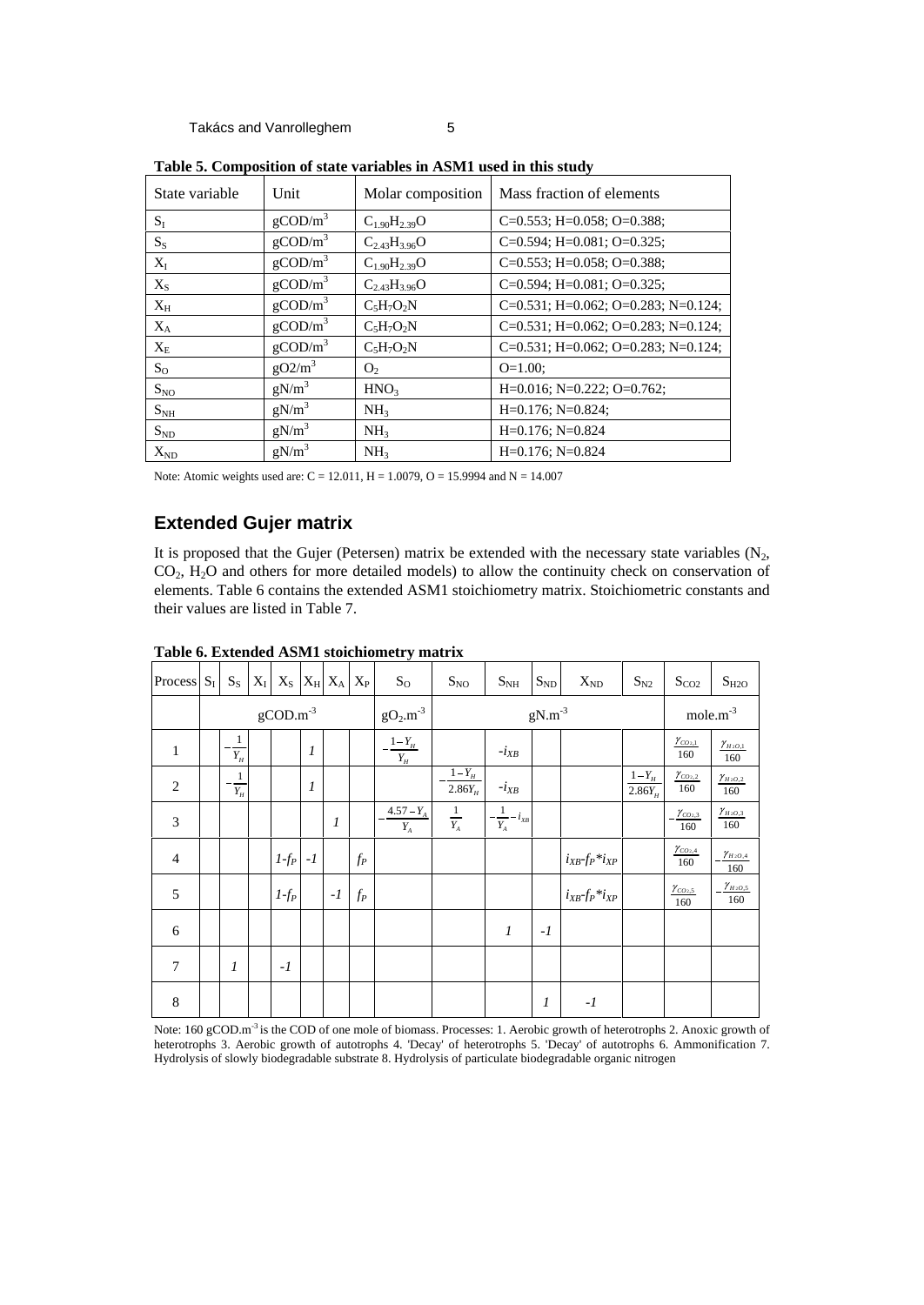### 6 Takács and Vanrolleghem

| Stoichiometric                        | Unit             | Value                                |
|---------------------------------------|------------------|--------------------------------------|
| parameter                             |                  |                                      |
|                                       | $g$ COD/ $g$ COD | 0.667                                |
|                                       | $g$ COD/gN       | 0.24                                 |
|                                       | $g$ COD/ $g$ COD | 0.08                                 |
| <sup>1</sup> XB                       | gN/gCOD          | 0.088                                |
| $\mathbf{I}_{\mathbf{X}\mathbf{P}}$   | gN/gCOD          | 0.088                                |
| $\gamma_{CO2,i}$ and $\gamma_{H2O,i}$ | Mole             | From the relevant process in Table 9 |

**Table 7 Extended ASM1 stoichiometric parameters**

For clarity, a column with the chemical reactions should be added after the process rates to describe the specific process as a reaction, according to accepted chemical principles. This information can be expressed in three different ways:

- 1. Generally (for any composition of state variables and any value of stoichiometric constants) and  $\overline{a}$  and  $\overline{b}$  and  $\overline{c}$  and  $\overline{c}$  and  $\overline{c}$  and  $\overline{c}$  and  $\overline{c}$  and  $\overline{c}$  and  $\overline{c}$  and  $\overline{c}$  and  $\overline{c}$  and  $\overline{c}$  and  $\overline{c}$  and  $\overline{c}$  and  $\overline{c}$  and  $\overline{c}$  and
- 2. For a chosen fixed composition of state variables and any value of stoichiometric constants and the constants of the constants of the constants of the constants of the constants of the constants of the constants of the constants of the constants of the constants of the constants of the constants of the
- 3. For fixed composition of state variables and selected stoichiometric constants.

Table 8 shows the three ways of expressing the reactions (example for the aerobic growth process in ASM1). In order to present a complete example of the simplest presentation mode of ASM1 reactions, with fixed constants, Table 9 is given. Since reactions are expressed for one mole of biomass, and the stoichiometry matrix (Table 6) is expressed in  $g$ COD. $m<sup>3</sup>$  units, it is necessary to  $-3$  unite it is noonegaty to units, it is necessary to convert reaction coefficients using the COD content of one mole of biomass (e.g. 160 gCOD.m<sup>-3</sup>). ).

**Table 8. Different ways of expressing process rates (example: aerobic heterotrophic growth)**

For variable  $Y_H$  and any component composition

$$
\frac{A}{Y_{H}B}C_{\alpha_{C,S}}H_{\alpha_{H,S}}O + \frac{A(Y_{H} - \alpha_{C,S})}{4Y_{H}}O_{2} + NH_{3} \rightarrow C_{\alpha_{C,B}}H_{\alpha_{H,B}}O_{\alpha_{O,B}}N + \frac{Y_{H}\alpha_{C,B}B - \alpha_{C,S}A}{Y_{H}B}CO_{2} + \frac{\alpha_{H,S}(4\alpha_{C,S} - 2\alpha_{O,B} - Y_{H}\alpha_{H,B}) - Y_{H}\alpha_{H,B}B + 3Y_{H}B}{2Y_{H}B}H_{2}O
$$
\nwhere\n
$$
A = 4\alpha_{C,B} + \alpha_{H,B} - 2\alpha_{O,B}
$$
\n
$$
B = 4\alpha_{C,S} + \alpha_{H,S} - 2
$$

*where*

$$
A = 4\alpha_{C,B} + \alpha_{H,B} - 2\alpha_{O,B}
$$
  

$$
B = 4\alpha_{C,S} + \alpha_{H,S} - 2
$$

Notation for number of atoms in formula  $(\alpha) = \alpha_{\text{element,state}}$  element is C, H or O, state is Biomass or Substrate For variable  $Y_H$  and component composition listed in Table 5:

$$
\frac{1.71}{Y_{H}}C_{2.43}H_{3.96}O + 5\frac{1-Y_{H}}{Y_{H}}O_{2} + NH_{3} \rightarrow C_{5}H_{7}O_{2}N + \frac{4.16-5Y_{H}}{Y_{H}}CO_{2} + \frac{3.39-2Y_{H}}{Y_{H}}H_{2}O
$$

For  $Y_H$ =0.667 and component composition listed in Table 5:

 $2.57 \text{ C}_{2.43} \text{H}_{3.96} \text{O} + 2.50 \text{ O}_2 + \text{NH}_3 \rightarrow \text{C}_5 \text{H}_7\text{O}_2 \text{N} + 1.24 \text{ CO}_2 + 3.09 \text{ H}_2 \text{O}$  $+ 3.09 \text{ H}_2\text{O}$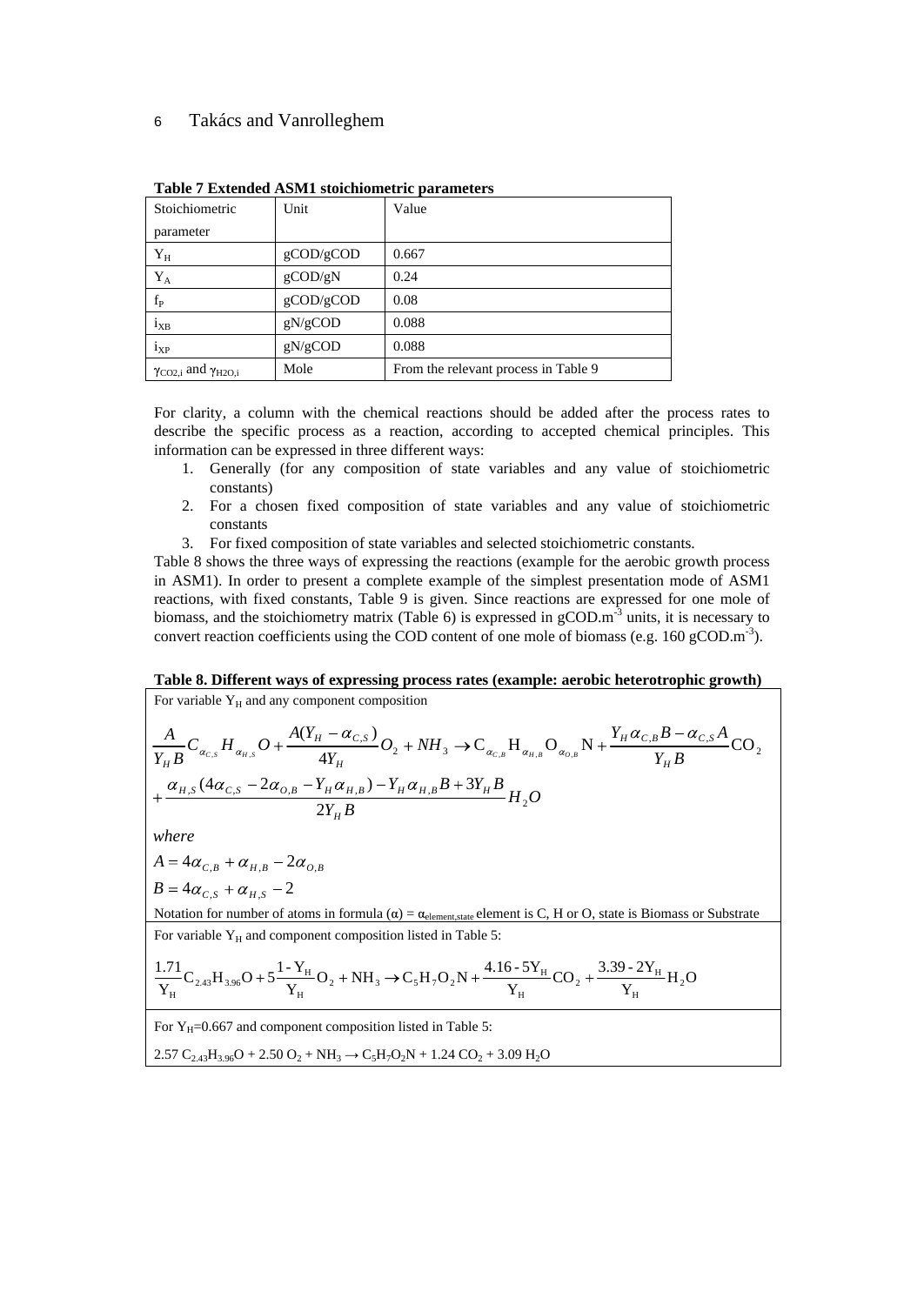| Table 9. ASM1 reaction column |  |  |  |  |
|-------------------------------|--|--|--|--|
|                               |  |  |  |  |

| Process                                                                                                                                                                                   | Reaction                                                                                             |
|-------------------------------------------------------------------------------------------------------------------------------------------------------------------------------------------|------------------------------------------------------------------------------------------------------|
| Aerobic growth of heterotrophs                                                                                                                                                            | 2.57 C <sub>2.43</sub> H <sub>3.96</sub> O + 2.50 O <sub>2</sub> + NH3 $\rightarrow$                 |
|                                                                                                                                                                                           | $C_5H_7O_2N + 1.24 CO_2 + 3.09 H_2O$                                                                 |
| Anoxic growth of heterotrophs                                                                                                                                                             | 2.57 C <sub>2.43</sub> H <sub>3.96</sub> O + 2.0 HNO <sub>3</sub> + NH <sub>3</sub> $\rightarrow$    |
|                                                                                                                                                                                           | $1.24 \text{ CO}_2 + \text{C}_5\text{H}_7\text{O}_2\text{N} + \text{N}_2 + 4.09 \text{ H}_2\text{O}$ |
| Growth of autotrophs                                                                                                                                                                      | 48.59 NH <sub>3</sub> + 5 CO <sub>2</sub> + 90.19 O <sub>2</sub> $\rightarrow$                       |
|                                                                                                                                                                                           | $C_5H_7O_2N + 47.59$ HNO <sub>3</sub> + 45.59 H <sub>2</sub> O                                       |
| Decay of heterotrophs                                                                                                                                                                     | $C_5H_7O_2N + 1.28H_2O \rightarrow$                                                                  |
|                                                                                                                                                                                           | 1.58 $C_{2.43}H_{3.96}O + 0.08 C_5H_7O_2N + 0.92 NH_3 + 0.77 CO_2$                                   |
| Decay of autorophs                                                                                                                                                                        | $C_5H_7O_2N + 1.28H_2O \rightarrow$                                                                  |
|                                                                                                                                                                                           | 1.58 $C_{2.43}H_{3.96}O + 0.08 C_5H_7O_2N + 0.92 NH_3 + 0.77 CO_2$                                   |
| Hydrolysis of particulate substrate $\begin{array}{c} \begin{array}{c} \text{C}_{2.43}\text{H}_{3.96}\text{O} \rightarrow \text{C}_{2.43}\text{H}_{3.96}\text{O} \end{array} \end{array}$ |                                                                                                      |
| Hydrolysis of particulate nitrogen $N_{3} \rightarrow N_{3}$                                                                                                                              |                                                                                                      |
| Ammonification                                                                                                                                                                            | $NH_3 \rightarrow NH_3$                                                                              |

## **Concluding remarks**

The proposed methods will increase the information contained in wastewater process models used today, enable modellers to construct models that preserve elements, will make reading of the models more informative, and will make constructing CBIM-based transformers between submodels more rigorous, by reducing significantly the number of degrees of freedom from estimating state variable elemental compositions.

It was found that not all data are readily available for elemental balancing of municipal wastewater components. TOCs, as well as DOC and VS on filtrates would help to establish typical state variable compositions. Direct chemical component measurement (e.g. protein extraction, ether extractable lipids) would be useful as well.

The composition of certain state variables (e.g. biomass, inerts) seems to be stable. Others (influent substrate) vary significantly. Proper handling of this may lead to models based on more fundamental components like proteins, lipids and carbohydrates (similar to ADM1, Batstone et al., 2002). This should lead to more stable stoichiometric constants and more predictive power forthe models.

There is evidence (e.g. Pramanik and Keasling, 1997) that elemental composition changes even for variables that are considered stable. For example biomass can have different N content in highloaded, low-loaded or nutrient-limited conditions. Current modelling methodology does not deal with this in an elegant way and is in need of more research and development. Hence, in today's models, composition parameters have to be considered for calibration as well.